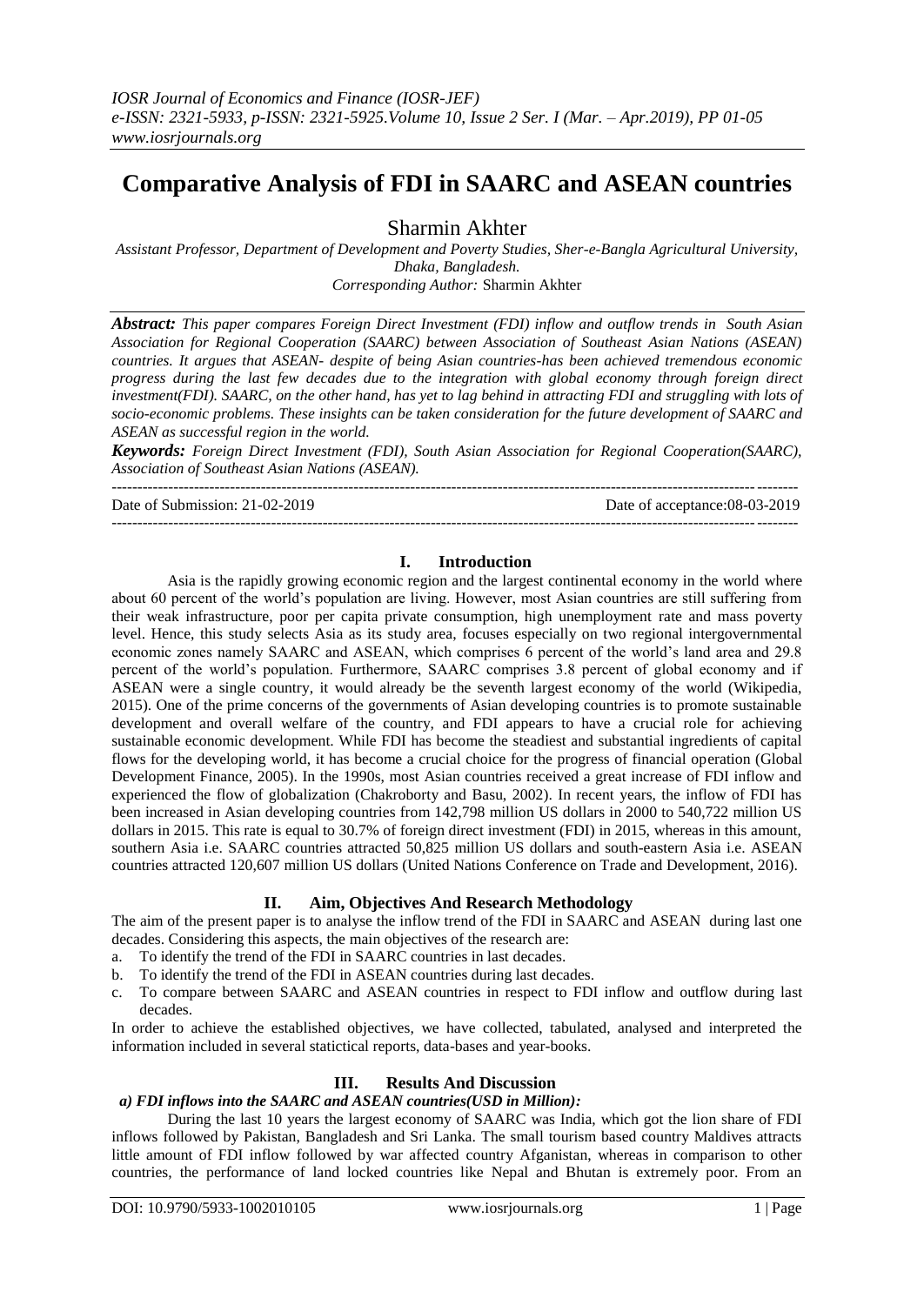analytical viewpoint, in case of FDI attraction, the performance of SAARC in comparison with ASEAN is not well at all. In case of ASEAN, the largest economy is Singapore, which got the largest amount of FDI inflow in ASEAN followed by Indonesia, Vietnam, Malaysia and Thailand. The performance of Philippines, Myanmar and Cambodia is improving in regards to attraction of FDI inflow in compare with other member countries of ASEAN, like Laos and Brunei.

| Country/Ye    | 2008    | 2009    | 2010     | 2011    | 2012    | 2013     | 2014     | 2015     | 2016     | 2017     |
|---------------|---------|---------|----------|---------|---------|----------|----------|----------|----------|----------|
| ars           |         |         |          |         |         |          |          |          |          |          |
| <b>SAARC</b>  | 54617.3 | 39495.8 | 31262.8  | 40050   | 27704.8 | 32547.7  | 39333.7  | 49129.9  | 50825    | 47028.2  |
| Afghanistan   | 46.0    | 197.5   | 54.2     | 57.6    | 47.2    | 37.6     | 43.5     | 163.1    | 85.7     | 53.9     |
| Bangladesh    | 1086.3  | 700.2   | 913.3    | 1136.4  | 1292.6  | 1599.2   | 1551.3   | 2235.4   | 2332.7   | 2151.6   |
| <b>Bhutan</b> | 10.10   | 25.6    | 75.5     | 28.6    | 49.1    | 13.7     | 31.6     | 17.1     | $-12.7$  | 10.3     |
| India         | 47102.4 | 35633.9 | 27417.1  | 36190.5 | 24195.8 | 28199.4  | 34582.1  | 44064.1  | 44480.6  | 39916.1  |
| Maldives      | 181.3   | 158.0   | 216.5    | 423.5   | 228.0   | 360.8    | 333.4    | 298.0    | 456.6    | 517.5    |
| Nepal         | 1.0     | 38.5    | 86.6     | 95.5    | 92.0    | 71.3     | 30.2     | 51.6     | 106.0    | 198.0    |
| Pakistan      | 5438.0  | 2338.0  | 2022.0   | 1162.0  | 859.0   | 1333.0   | 1868.0   | 1621.0   | 2479.0   | 2806.0   |
| Sri Lanka     | 752.2   | 404.0   | 477.6    | 955.9   | 941.1   | 932.6    | 893.6    | 676.7    | 897.0    | 1374.9   |
| ASEAN         | 49508.1 | 41386.3 | 112977.4 | 86012.2 | 1118235 | 118913.6 | 129544.9 | 117278.6 | 120607.6 | 133764.2 |
| Brunei        | 322.6   | 370.1   | 480.7    | 691.2   | 864.9   | 775.6    | 567.9    | 173.2    | $-149.6$ | $-46.3$  |
| Cambodia      | 876.0   | 984.7   | 1404.3   | 1538.9  | 2000.8  | 2068.5   | 1853.5   | 1822.8   | 2475.9   | 2784.4   |
| Indonesia     | 9318.5  | 4877.9  | 13770.6  | 19241.3 | 19137.9 | 18816.7  | 21810.5  | 16641.5  | 3921.2   | 23063.1  |
| Laos          | 227.7   | 189.5   | 278.8    | 300.8   | 294.4   | 426.7    | 720.8    | 1118.7   | 997.4    | 813.0    |
| Malaysia      | 7171.8  | 1453.0  | 9060.0   | 12197.6 | 9238.8  | 12115.5  | 10877.3  | 10082.3  | 11335.9  | 9543.4   |
| Myanmar       | 603.4   | 27.2    | 6669.4   | 1117.7  | 496.9   | 584.3    | 946.2    | 2824.0   | 2989.0   | 4341.0   |
| Philippines   | 1544.0  | 1990.3  | 1298.5   | 2043.5  | 2449.3  | 2279.9   | 5284.8   | 4446.6   | 6915.1   | 9524.3   |
| Singapore     | 11810.1 | 18531.9 | 57460.1  | 39992.0 | 59837.3 | 57453.4  | 73474.7  | 62745.7  | 77454.3  | 62006.0  |
| Thailand      | 8054.4  | 5361.8  | 14555.0  | 1370.4  | 9135.2  | 15493.0  | 4809.1   | 5623.8   | 2068.3   | 7635.2   |
| Vietnam       | 9579.0  | 7600.0  | 8000.0   | 7519.0  | 8368.0  | 8900.0   | 9200.0   | 11800.0  | 12600.0  | 14100.0  |

**Table 1: FDI inflows into the SAARC and ASEAN countries(USD in Million)**

Source: UNCTAD Start Database(https://unctad.org/en/Pages/DIAE/World%20Investment%20Report/Annex Tables.aspx).Collected on February 20, 2019.Compiled by the author.

### *b) Ranking of the SAARC and ASEAN countries in FDI attraction:*

In case of total amount of FDI inflows into the SAARC countries, India got 87.8% of total inflow of FDI followed by Pakistan with 5.3% and Bangladesh"s position is 3rd with only 3.6%, whereas except Sri Lanka, which got 2% of FDI inflow, others countries of SAARC got below 1% of total FDI inflow in to the SAARC countries. In comparison to SAARC countries, ASEAN countries got more than double amount of FDI inflow than that of SAARC countries. In case of ASEAN countries, Singapore got 50% of total inflow of FDI followed by Indonesia with 14.7%, Vietnam with 9.5%, Malaysia and Thailans's position is consequtively 4th and 5th with 9.1% and 7.25%, whereas the rest of the country combinedly got only 7.84% of FDI inflow into ASEAN country.

|                            | Table 2. Rainling of the britistic and ribertist countries in FBI attraction |                        |                    |
|----------------------------|------------------------------------------------------------------------------|------------------------|--------------------|
| Country                    | Total FDI inflows (2008-2017)                                                | Each country Share (%) | <b>FDI Ranking</b> |
| Afganistan                 | 786.3                                                                        | 0.19                   | 6 <sup>th</sup>    |
| Bangladesh                 | 14999                                                                        | 3.64                   | 3 <sup>rd</sup>    |
| Bhutan                     | 248.9                                                                        | 0.06                   | 8 <sup>th</sup>    |
| India                      | 361782                                                                       | 87.81                  | 1 <sup>st</sup>    |
| Maldives                   | 3173.5                                                                       | 0.77                   | 5 <sup>th</sup>    |
| Nepal                      | 770.7                                                                        | 0.19                   | 7 <sup>th</sup>    |
| Pakistan                   | 21926                                                                        | 5.32                   | 2 <sup>nd</sup>    |
| Sri Lanka                  | 8305.6                                                                       | 2.02                   | 4 <sup>th</sup>    |
| <b>SAARC</b> (Grand Total) | 411992                                                                       | 100                    |                    |
| <b>Brunei</b>              | 4050.3                                                                       | 0.39                   | 10 <sup>th</sup>   |
| Cambodia                   | 17810.7                                                                      | 1.74                   | 8 <sup>th</sup>    |
| Indonesia                  | 150599.2                                                                     | 14.74                  | 2 <sup>nd</sup>    |
| Laos                       | 5367.8                                                                       | 0.53                   | q <sup>th</sup>    |
| Malaysia                   | 93075.6                                                                      | 9.11                   | 4 <sup>th</sup>    |
| Myanmar                    | 20599.1                                                                      | 2.02                   | 7 <sup>th</sup>    |
| Philippines                | 37776.3                                                                      | 3.69                   | 6 <sup>th</sup>    |
| Singapore                  | 520765.4                                                                     | 50.97                  | 1 <sup>st</sup>    |
| Thailand                   | 74106.2                                                                      | 7.25                   | 5 <sup>th</sup>    |
| Viet Nam                   | 97666                                                                        | 9.56                   | $3^{\text{rd}}$    |
| <b>ASEAN</b> (Grand Total) | 1021816.6                                                                    | 100                    |                    |

**Table 2: Ranking of the SAARC and ASEAN countries in FDI attraction**

Source: UNCTAD Start Database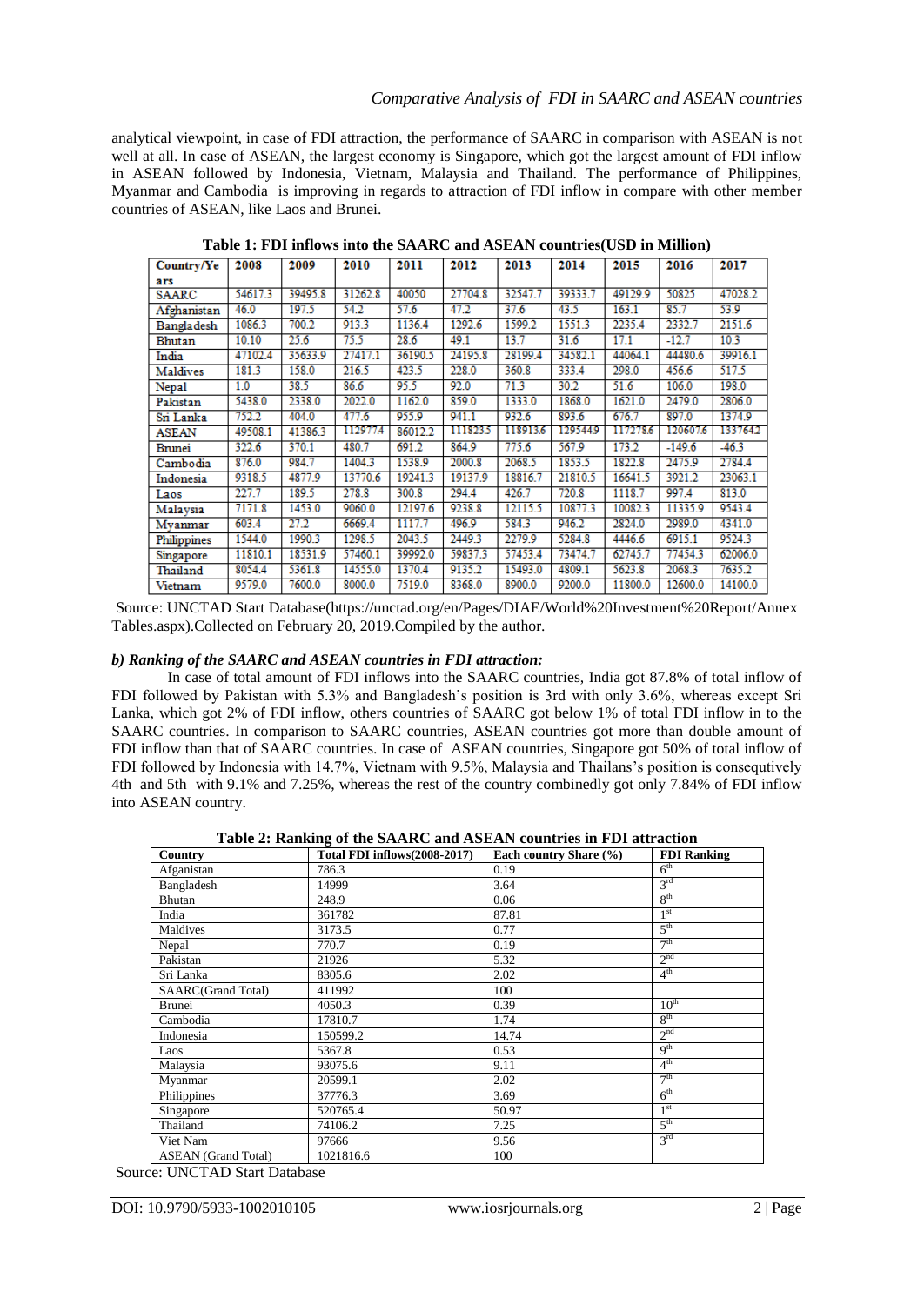(https://unctad.org/en/Pages/DIAE/World%20Investment%20Report/Annex-Tables.aspx).Collected on February 20, 2019.Compiled by the author.

### *c) FDI outflows of the SAARC and ASEAN countries:*

In case of FDI outflow, most of the SAARC countries other than India is not significant at all, though the FDI outflow is fluctuating around almost the same amount during the last decades. In compare to SAARC countries, ASEAN countries" FDI outflow is significant. In case of ASEAN countries, Singapore has the highest amount of FDI outflow followed by Thailand and Malaysia.

|                       | Tubic our Dr Guthows of the Stringer and Holling countries (COD in Minimum |                |         |         |         |                          |          |                |         |                          |
|-----------------------|----------------------------------------------------------------------------|----------------|---------|---------|---------|--------------------------|----------|----------------|---------|--------------------------|
| <b>Country /Years</b> | 2008                                                                       | 2009           | 2010    | 2011    | 2012    | 2013                     | 2014     | 2015           | 2016    | 2017                     |
| SAARC                 | 21261.9                                                                    | 16178.4        | 16051.6 | 12565.4 | 8666    | 1990.1                   | 12016.8  | 7696.7         | 5400.9  | 11612.7                  |
| Afganistan            | $-0.5$                                                                     | 0.3            | $-0.7$  | 1.2     | $-9.0$  | 0.5                      | $-0.0$   | 0.8            | $-0.8$  | 0.0                      |
| Bangladesh            | 9.3                                                                        | 29.3           | 15.4    | 13.0    | 43.4    | 33.7                     | 44.5     | 45.5           | 40.5    | 169.8                    |
| Bhutan                |                                                                            |                |         | -       |         |                          |          | $\overline{a}$ |         |                          |
| India                 | 21142.5                                                                    | 16057.8        | 15947.4 | 12456.2 | 8485.7  | 1678.7                   | 11783.5  | 7572.4         | 5072.4  | 11304.4                  |
| Maldives              | ۰                                                                          | $\overline{a}$ | $\sim$  | -       | ٠       | $\overline{\phantom{a}}$ | ٠        | $\overline{a}$ | ÷       | $\overline{\phantom{a}}$ |
| Nepal                 |                                                                            |                |         |         |         |                          |          | $\overline{a}$ | ٠       | ٠                        |
| Pakistan              | 49.0                                                                       | 71.0           | 47.0    | 35.0    | 82.0    | 212.0                    | 122.0    | 25.0           | 52.0    | 67.0                     |
| Sri Lanka             | 61.7                                                                       | 20.0           | 42.5    | 60.0    | 63.9    | 65.1                     | 66.8     | 53.0           | 236.8   | 71.5                     |
| <b>ASEAN</b>          | 33155.9                                                                    | 49680.1        | 63267.2 | 64161.4 | 58615.8 | 81334.9                  | 88354.9  | 54918.5        | 38956.3 | 55026.4                  |
| Brunei                | 16.8                                                                       | 116.1          | $-37.2$ | 156.2   | 853.0   | 270.7                    | $-589.8$ | 78.1           | 257.7   | $-84.7$                  |
| Cambodia              | 20.5                                                                       | 18.9           | 20.6    | 29.2    | 36.2    | 46.3                     | 43.2     | 47.4           | 121.3   | 259.0                    |
| Indonesia             | 5899.7                                                                     | 2249.1         | 2664.2  | 7712.9  | 5421.6  | 6646.6                   | 7077.3   | 5937.0         | 12214.7 | 2911.7                   |
| Laos                  | $-16.9$                                                                    | 2.5            | 33.5    | 0.4     | 0.1     | $-0.3$                   | 12.4     | 53.3           | 23.9    | 29.9                     |
| Malaysia              | 14964.9                                                                    | 7784.3         | 13399.1 | 15248.9 | 17143.1 | 14107.2                  | 16369.1  | 10545.9        | 8011.2  | 5791.8                   |
| Myanmar               | ۰                                                                          |                |         | -       | ٠       |                          |          | ٠              | -       | $\overline{\phantom{a}}$ |
| Philippines           | 2174.0                                                                     | 1822.8         | 2940.3  | 2386.0  | 3407.1  | 2189.5                   | 6299.2   | 4346.9         | 1032.3  | 1614.0                   |
| Singapore             | 7964.4                                                                     | 32039.7        | 35407.1 | 31605.4 | 20057.9 | 44440.5                  | 52418.2  | 31122.7        | 27922.5 | 24681.5                  |
| Thailand              | 1832.5                                                                     | 4946.6         | 7939.6  | 6072.4  | 10496.8 | 11678.6                  | 5575.4   | 1687.3         | 12414.2 | 19283.1                  |
| Vietnam               | 300.0                                                                      | 700.0          | 900.0   | 950.0   | 1200.0  | 1956.0                   | 1150.0   | 1100.0         | 1388.0  | 540.0                    |

*Source: UNCTAD Start Database (https://unctad.org/en/Pages/DIAE/World%20Investment%20Report/Annex-Tables.aspx).Collected on February 20, 2019.Compiled by the author.*

#### *d) Macrodynamics aspect of SAARC countries***:**

SAARC is habitat of 21% of the world"s population, though it covers only 3% of the world"s area and shares only 3.8% of the global economy. Most of the SAARC countries have more than four thousand dollar GDP per capita and positive growth rate. Although, all most all the countries of SAARC are trade deficit, hence they import a lot than export. SAARC countries are till now dependent on other countries for capital machinary, chemicals and other raw materials for their production. Now, its high time for them to diversify their production and limit import to increase their share in global trade.

|            | Tuble is hault our manned addeed of Dimane countries. |                                                  |                                        |                         |                                  |  |  |  |  |
|------------|-------------------------------------------------------|--------------------------------------------------|----------------------------------------|-------------------------|----------------------------------|--|--|--|--|
| Country    | Population (2016)                                     | <b>GDP(Nominal)</b><br>(In Billion US<br>Dollar) | GDP(ppp)<br>(In Billion US)<br>Dollar) | GDP per capita<br>(ppp) | <b>GDP Growth</b><br>rate (2018) |  |  |  |  |
| Afganistan | 34,656,032                                            | 21.3                                             | 63.5                                   | 1.976                   | 3.2%                             |  |  |  |  |
| Bangladesh | 162,951,560                                           | 285.815                                          | 751.949                                | 4.560                   | 7.65%                            |  |  |  |  |
| Bhutan     | 797,765                                               | 2.2                                              | 6.3                                    | 8.158                   | 6.4%                             |  |  |  |  |
| India      | 1.324.171.354                                         | 2.439.0                                          | 9,446.8                                | 7.174                   | 7.3%                             |  |  |  |  |
| Maldives   | 427,756                                               | 3.0                                              | 5.2                                    | 14.980                  | 4.5%                             |  |  |  |  |
| Nepal      | 28,982,771                                            | 21.6                                             | 70.7                                   | 2.488                   | 5.5%                             |  |  |  |  |
| Pakistan   | 193,203,476                                           | 250                                              | 928.0                                  | 4.886                   | 4.2%                             |  |  |  |  |
| Sri Lanka  | 20,798,492                                            | 80.4                                             | 233.7                                  | 11.068                  | 7%                               |  |  |  |  |

**Table 4: Macrodynamics aspect of SAARC countries.**

*Source: International Monytary Fund, current as of April, 2015.*

#### *e) Macrodynamics aspect of ASEAN countries:*

ASEAN is the fastest growing economy in Asia. Some of the ASEAN country has achieved high Human Development Index(HDI). Singapore is one of the most developed country in the world, which has very high per capita income. Besides Singapore, Malaysia and Thailand is also very promising economy in Asia. The least developed country in ASEAN is Cambodia, which has also per capita GDP over 4,000 USD. Hence, in comparison to SAARC, ASEAN countries much more developed.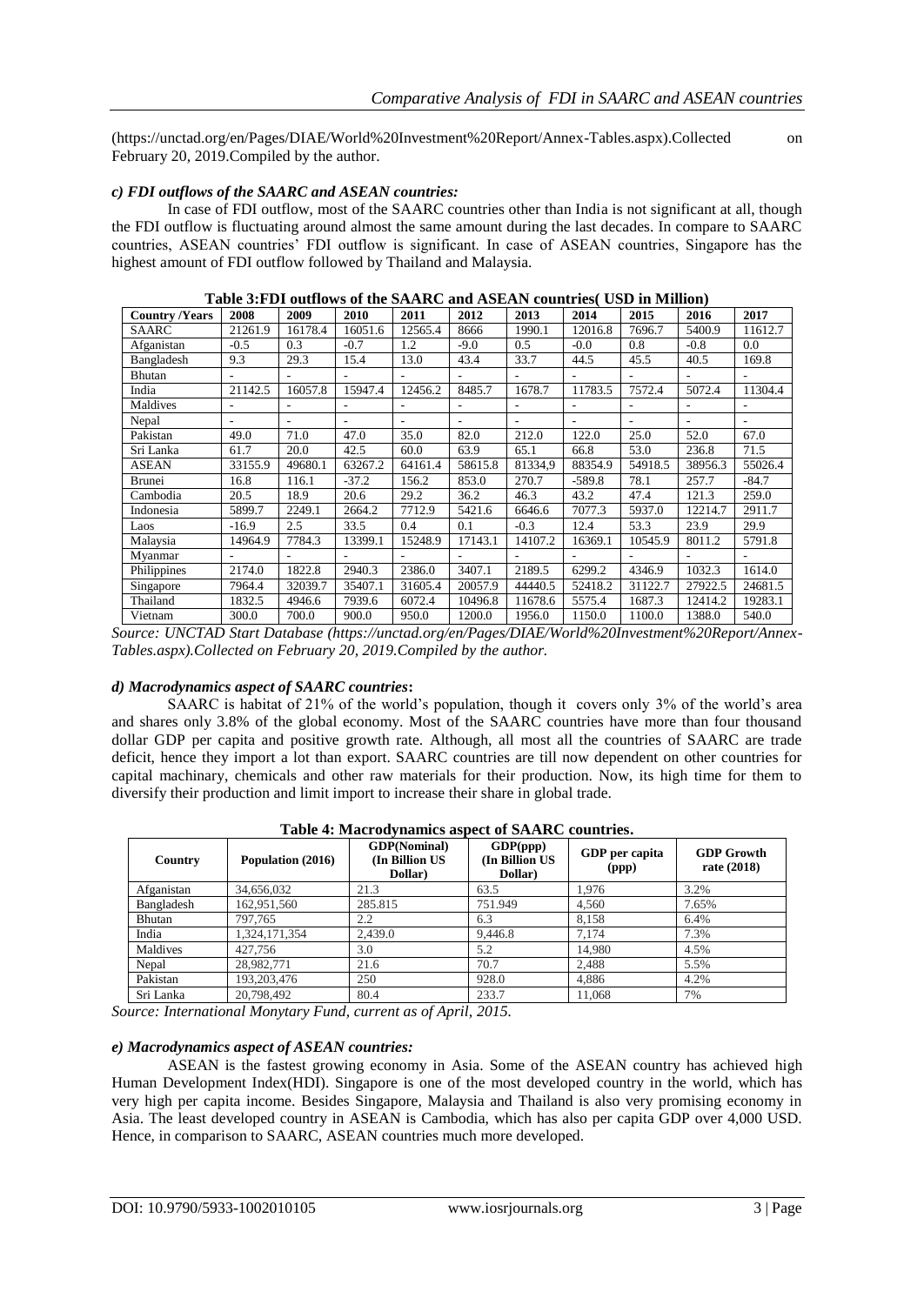| Country     | <b>Population</b><br>in million | <b>GDP</b> Nominal<br>millions of<br><b>USD</b> | <b>GDP</b> Nominal<br>per capita<br>USD. | GDP (PPP)<br>millions of<br><b>USD</b> | GDP (PPP)<br>per capita<br><b>USD</b> |  |  |  |  |  |
|-------------|---------------------------------|-------------------------------------------------|------------------------------------------|----------------------------------------|---------------------------------------|--|--|--|--|--|
| Cambodia    | 16.253                          | 24.141                                          | 1,485                                    | 70.265                                 | 4,323                                 |  |  |  |  |  |
| Indonesia   | 265.316                         | 1,005,268                                       | 3,788                                    | 3,495,920                              | 13.176                                |  |  |  |  |  |
| Malaysia    | 32.446                          | 347,290                                         | 10,703                                   | 999,835                                | 30,815                                |  |  |  |  |  |
| Myanmar     | 52.832                          | 71.543                                          | 1.354                                    | 359,107                                | 6,797                                 |  |  |  |  |  |
| Philippines | 107.018                         | 331,678                                         | 3.099                                    | 956,030                                | 8,933                                 |  |  |  |  |  |
| Singapore   | 5.661                           | 346,621                                         | 61.230                                   | 556.219                                | 98.255                                |  |  |  |  |  |
| Thailand    | 69.182                          | 490.120                                         | 7.084                                    | 1.323.209                              | 19.126                                |  |  |  |  |  |
| Vietnam     | 94.575                          | 241.434                                         | 2,552                                    | 707.620                                | 7.482                                 |  |  |  |  |  |

**Table 5: Macrodynamics aspect of ASEAN countries.**

*Source: International Monytary Fund, current as of April, 2015.*

#### *f) Major Sources of FDI into the SAARC and ASEAN Countries :*

Almost every countries of SAARC got FDI from western countries except some Asian countries. There is no intra SAARC country investment except India. On the contrary, most of the ASEAN countries got investment from Asian countries as well as western countries like USA, UK, Netherlands, Germany and also from Australia. There is also evidence of intra ASEAN countries investment.

| S1. | Afganistan | Bangladesh                  | Bhutan     | India              | Maldives    | Nepal      | Pakistan    | SriLanka    |
|-----|------------|-----------------------------|------------|--------------------|-------------|------------|-------------|-------------|
|     |            |                             |            |                    |             |            |             |             |
|     | India      | <b>United Arab Emirates</b> | India      | <b>Mauritius</b>   | Italy       | India      | <b>USA</b>  | China       |
| 2   | <b>USA</b> | Kingdom of Saudi Arabia     | Singapore  | Singapore          | UK          | China      | UK          | Hong Kong   |
|     |            | (KSA)                       |            |                    |             |            |             |             |
| 3   | China      | United Kingdom              | Japan      | <b>USA</b>         | Germany     | EU         | <b>UAE</b>  | Singapore   |
|     |            |                             |            |                    |             | member     |             |             |
|     |            |                             |            |                    |             | states     |             |             |
|     |            |                             |            |                    |             |            |             |             |
| 4   | <b>UAE</b> | <b>United States</b>        | <b>USA</b> | UK                 | France      | <b>USA</b> | Japan       | Netherlands |
| 5   |            | The Netherlands             | EU member  | <b>Netherlands</b> | Japan       | South      | Hong Kong   | Malaysia    |
|     |            |                             | states     |                    |             | Korea      |             |             |
| 6   |            | Egypt                       |            | Japan              | China       |            | Switzerland | UK          |
|     |            | Malaysia                    |            | Cyprus             | India       |            | <b>KSA</b>  | India       |
| 8   |            | South Korea                 |            | Germany            | Switzerland |            | Germany     |             |
| 9   |            | India                       |            | France             | Russia      |            | South Korea |             |
| 10  |            | China                       |            | <b>UAE</b>         |             |            | Norway      |             |

**Table.6.1 Major Sources of FDI into the SAARC Countries**

Source: Abdin, M. (2015). Foreign Direct Investment (FDI) in SAARC Countries. Global Journal of *Management and Business Research: c Finance. Vol.15, issue.8. ISSN:2249-4588.*

| Table. 6.2 Major Sources of FDI into the SAARC countries. |  |  |
|-----------------------------------------------------------|--|--|
|                                                           |  |  |

| S              | Brunei    | Cambodi  | Indonesia | Laos     | Malaysia   | Myanmar   | Philippine | Singapore      | Thailand | Vietnam  |
|----------------|-----------|----------|-----------|----------|------------|-----------|------------|----------------|----------|----------|
|                |           | a        |           |          |            |           | s          |                |          |          |
|                | Singapore | China    | Singapore | Vietnam  | Singapore  | Singapore | Netherlan  | <b>USA</b>     | Japan    | South    |
|                |           |          |           |          |            |           | ds         |                |          | Korea    |
| $\mathfrak{D}$ | UK        | Vietnam  | Hongkong  | Hongkon  | Hongkong   | Malaysia  | Japan      | Netherlan      | Singapor | China    |
|                |           |          |           |          |            |           |            | ds             | e        |          |
| 3              | Malaysia  | Hongkon  | Japan     | Malaysia | Japan      | China     | Australia  | <b>British</b> | China    | Japan    |
|                |           | g        |           |          |            |           |            | Virgin         |          |          |
|                |           |          |           |          |            |           |            | Islands        |          |          |
| $\overline{4}$ | Netherlan | Singapor | Netherlan | UK       | <b>USA</b> | Thailand  | Singapore  | Japan          | Germany  | Taiwan   |
|                | ds        | e        | ds        |          |            |           |            |                |          |          |
| 5              | Germany   | Japan    | China     | China    | Netherlan  | Netherlan | <b>USA</b> | Cayman         | Hongkon  | Singapor |
|                |           |          |           |          | ds         | ds        |            | Islands        | g        | e        |

*Source: ASEAN Business Guide.*

## **IV. Concluding Remarks**

A significant amount of poor people is living in SAARC region. It has already wasted plenty of time and still lag behind in trade and investment integration than ASEAN. SAARC has all the potentials and opportunity to grow faster like ASEAN. Therefore it is high time for the Governments of those countries to take initiative to make SAARC a successful and developed economic region.

#### **References**

[1]. Abdin, M.J. (2015). Foreign Direct Investment (FDI) in SAARC Countries. Global Journal of Management and Business Research: c Finance. Vol.15, issue.8. ISSN:2249-4588.

<sup>[2].</sup> Alam, M.S (2012). Foreign Direct Investment in Bangladesh: A Critical Analysis, South East Asian Journal of Contemporary Business, Economics and Law, Vol.1.